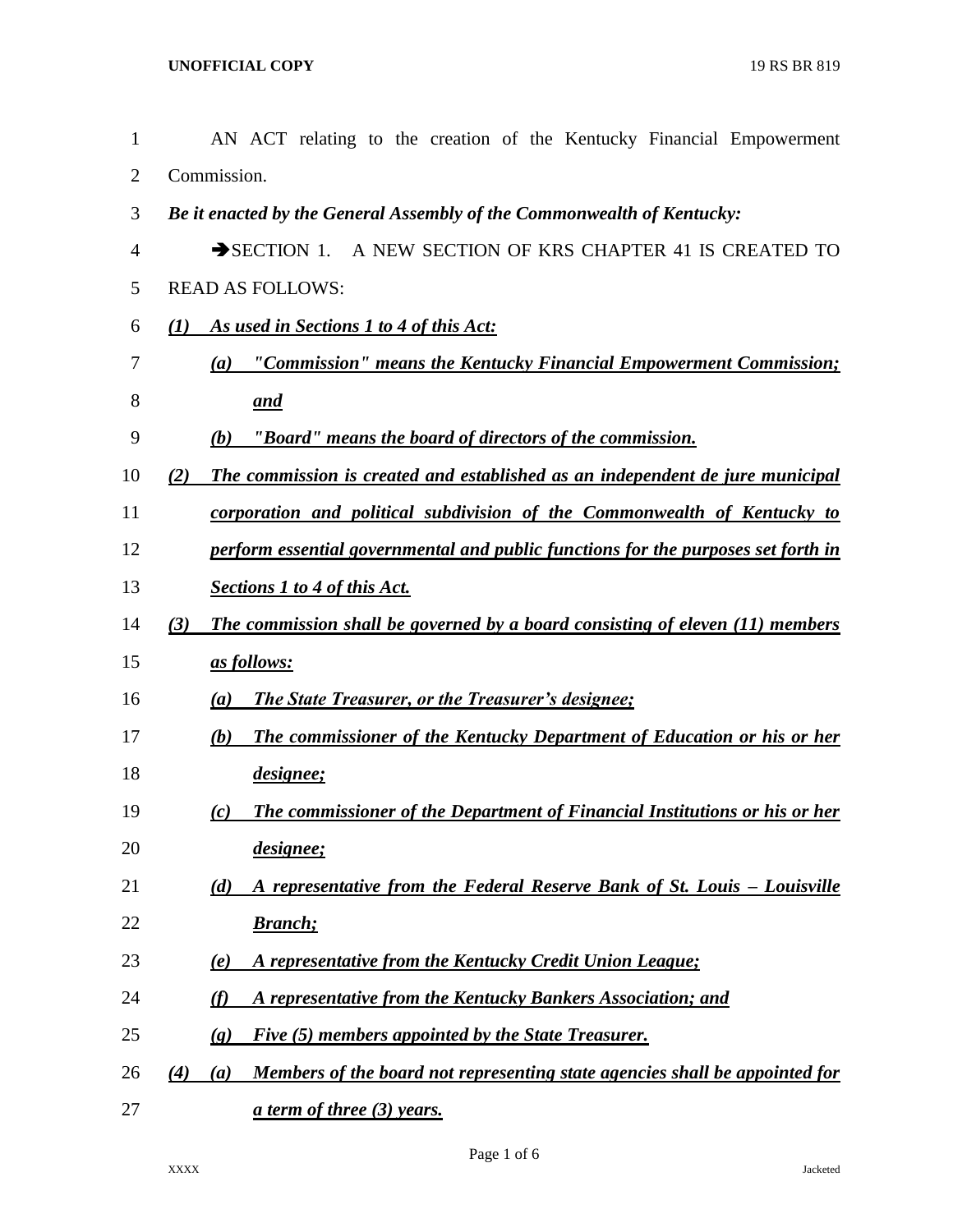**UNOFFICIAL COPY** 19 RS BR 819

| 1  | (b)<br>Members of the board not representing state agencies shall serve no more                |
|----|------------------------------------------------------------------------------------------------|
| 2  | <u>than two <math>(2)</math> consecutive three <math>(3)</math> year terms.</u>                |
| 3  | (c)<br>Members of the board shall serve until their successors are appointed or                |
| 4  | until they are removed for cause.                                                              |
| 5  | For initial appointments of the five (5) members appointed by the State Treasurer<br>(5)       |
| 6  | to the board, two (2) members shall be appointed for a term of four (4) years                  |
| 7  | each, and three (3) members shall be appointed for terms of three (3) years each.              |
| 8  | If a vacancy of one $(1)$ of the five $(5)$ members appointed to the board by the State<br>(6) |
| 9  | <b>Treasurer occurs, the State Treasurer shall appoint a replacement who shall hold</b>        |
| 10 | office during the remainder of the term vacated.                                               |
| 11 | (7)<br><b>The State Treasurer may remove any of the five (5) members appointed by</b><br>(a)   |
| 12 | the State Treasurer in case of incompetency, neglect of duties, gross                          |
| 13 | <i>immorality, or malfeasance in office, and may upon removal declare the</i>                  |
| 14 | position vacant and appoint a person to fill the vacancy as provided in other                  |
| 15 | cases of vacancy.                                                                              |
| 16 | If a board member is removed under paragraph (a) of this subsection,<br>(b)<br>1.              |
| 17 | he or she may appeal that action.                                                              |
| 18 | Upon appeal, an administrative hearing shall be conducted in<br>2.                             |
| 19 | <i><u><b>accordance with KRS Chapter 13B.</b></u></i>                                          |
| 20 | SECTION 2. A NEW SECTION OF KRS CHAPTER 41 IS CREATED TO                                       |
| 21 | <b>READ AS FOLLOWS:</b>                                                                        |
| 22 | <b>The State Treasurer shall serve as chair of the board of the commission.</b><br>(I)<br>(a)  |
| 23 | At the first board meeting following initial appointment of all board<br>(b)                   |
| 24 | members, the board shall elect a vice-chair from its membership, and a vice-                   |
| 25 | <i>chair shall be elected annually thereafter.</i>                                             |
| 26 | The vice-chair shall chair any meetings when directed to do so in writing by the<br>(2)        |
| 27 | <b>State Treasurer.</b>                                                                        |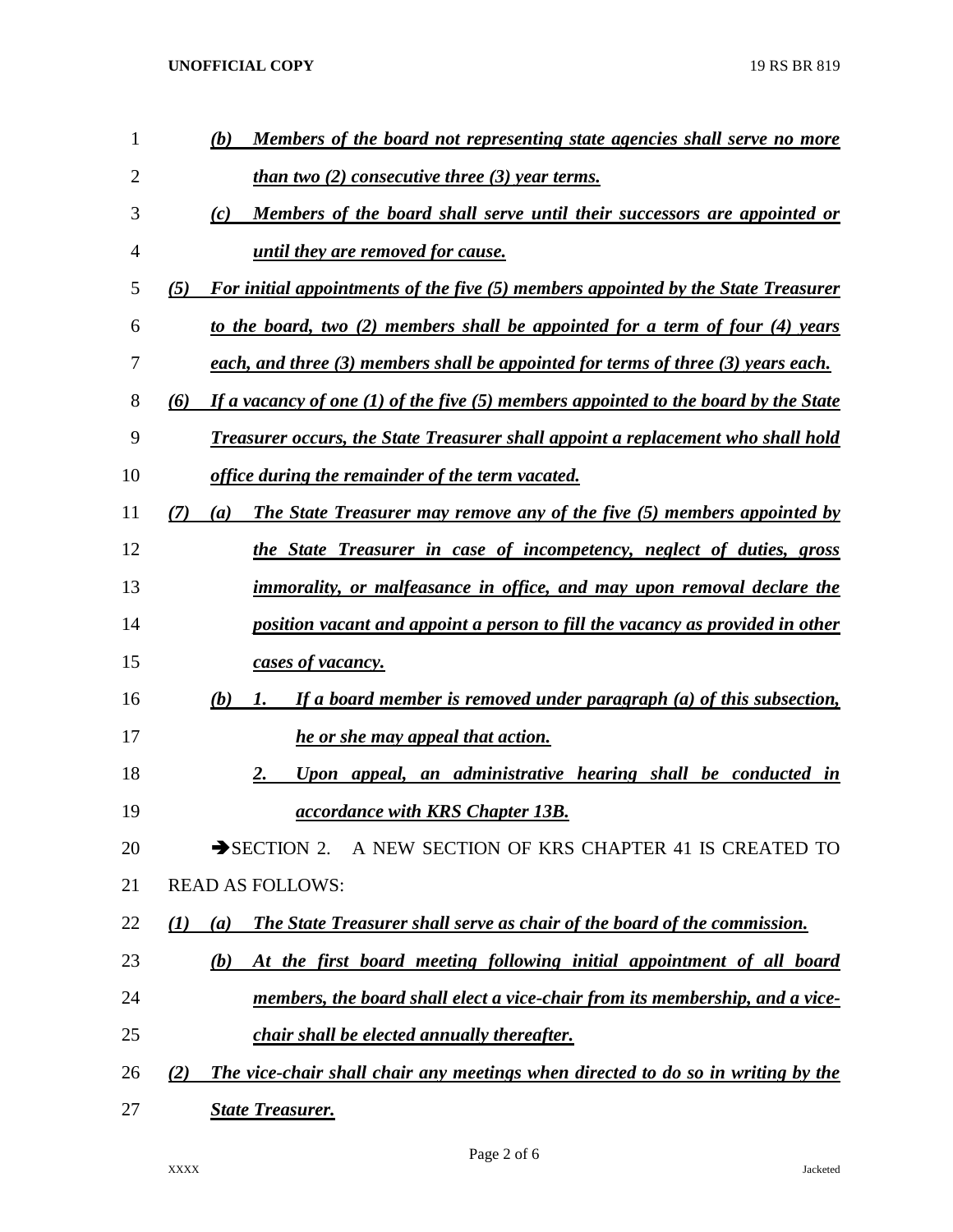| 1              | A majority of the commission board members shall constitute a quorum for<br>(3)<br>(a)   |
|----------------|------------------------------------------------------------------------------------------|
| $\overline{2}$ | the purposes of conducting its business, exercising its powers, and for all              |
| 3              | <u>other purposes.</u>                                                                   |
| 4              | In determining whether a quorum exists, vacancies on the board shall be<br>(b)           |
| 5              | considered.                                                                              |
| 6              | (4)<br>The board shall meet at least once a quarter.<br>(a)                              |
| 7              | (b)<br><b>The board may meet at other times:</b>                                         |
| 8              | <b>Upon call of the chair; or</b>                                                        |
| 9              | At the written request of a majority of board members;                                   |
| 10             | with a minimum of a seven $(7)$ day notice.                                              |
| 11             | (5)<br><b>Board members shall receive no compensation for their services, but may be</b> |
| 12             | entitled to payment of reasonable and necessary expenses actually incurred in            |
| 13             | attending meetings, or discharging their official duties, subject to availability of     |
| 14             | funding.                                                                                 |
| 15             | Any reimbursement of extraordinary travel expenses of board members,<br>(6)              |
| 16             | including but not limited to attending conventions and conferences, shall be             |
| 17             | reasonable and necessary and shall be approved by vote of a majority of the board        |
| 18             | during a meeting.                                                                        |
| 19             | If any board member has a direct or indirect interest in any organization,<br>7)         |
| 20             | department, or agency with which the commission seeks to enter into a contract:          |
| 21             | The interest shall be disclosed and set forth in the minutes of the board; and<br>(a)    |
| 22             | The board member having the interest shall not participate in any action<br>(b)          |
| 23             | involving the organization in which he or she has the interest.                          |
| 24             | (8)<br><b>The Kentucky State Treasury:</b><br>(a)                                        |
| 25             | Shall provide technical, clerical, and administrative assistance and<br>I.               |
| 26             | support to the commission; and                                                           |
| 27             | May provide state personnel, property, and resources to assist the<br><u>2.</u>          |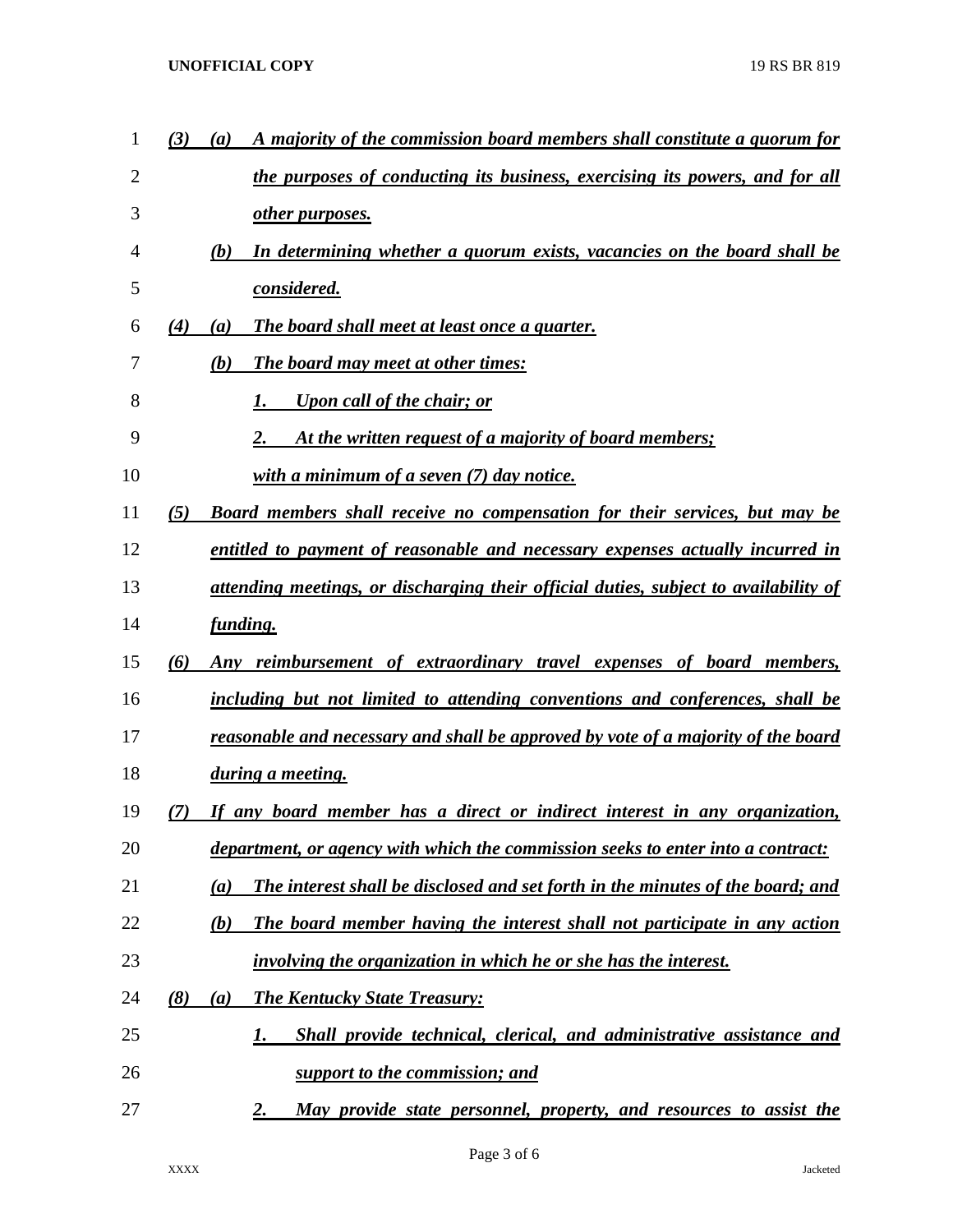| 1  | commission in its functions as set forth in Sections 1 to 4 of this Act.                |
|----|-----------------------------------------------------------------------------------------|
| 2  | As funding is available, the commission may enter into a contract with the<br>(b)       |
| 3  | Kentucky State Treasury as may be proper and appropriate for the provision              |
| 4  | of these services and resources.                                                        |
| 5  | $\rightarrow$ SECTION 3.<br>A NEW SECTION OF KRS CHAPTER 41 IS CREATED TO               |
| 6  | <b>READ AS FOLLOWS:</b>                                                                 |
| 7  | All powers and duties conferred upon the commission in this chapter shall be exercised  |
| 8  | by the board, including but not limited to the following:                               |
| 9  | To adopt bylaws and operate according to its bylaws;<br>$\mathbf{U}$                    |
| 10 | (2)<br>To enter into agreements, contracts, or other documents with any:                |
| 11 | <i>Federal, state, or local agency; or</i><br>(a)                                       |
| 12 | Person, corporation, association, partnership, other organization, or entity;<br>(b)    |
| 13 | necessary to accomplish the purposes set forth in Section 1 to 4 of this Act;           |
| 14 | To develop and implement a plan toward increasing financial empowerment for<br>(3)      |
| 15 | all Kentuckians, specifically the following target groups:                              |
| 16 | <b>State government personnel;</b><br>(a)                                               |
| 17 | Kentuckians with disabilities;<br>(b)                                                   |
| 18 | <u>Kentuckians below the poverty threshold as defined by federal guidelines;</u><br>(c) |
| 19 | K-12 students in Kentucky;<br>(d)                                                       |
| 20 | Military veterans and personnel who claim residence in Kentucky; and<br>(e)             |
| 21 | (f)<br><u>Kentuckians who are retired or at retirement age;</u>                         |
| 22 | monitor, review, and evaluate, not less often than annually, the<br>(4)<br>To           |
| 23 | <i>implementation and effectiveness of the commission's objectives;</i>                 |
| 24 | To accept for inclusion in the fund appropriations, grants, revenue sharing,<br>(5)     |
| 25 | devises, gifts, bequests, donations, federal grants, and any other aid from any         |
| 26 | source whatsoever and to agree to, and to comply with, conditions incident              |
| 27 | thereto;                                                                                |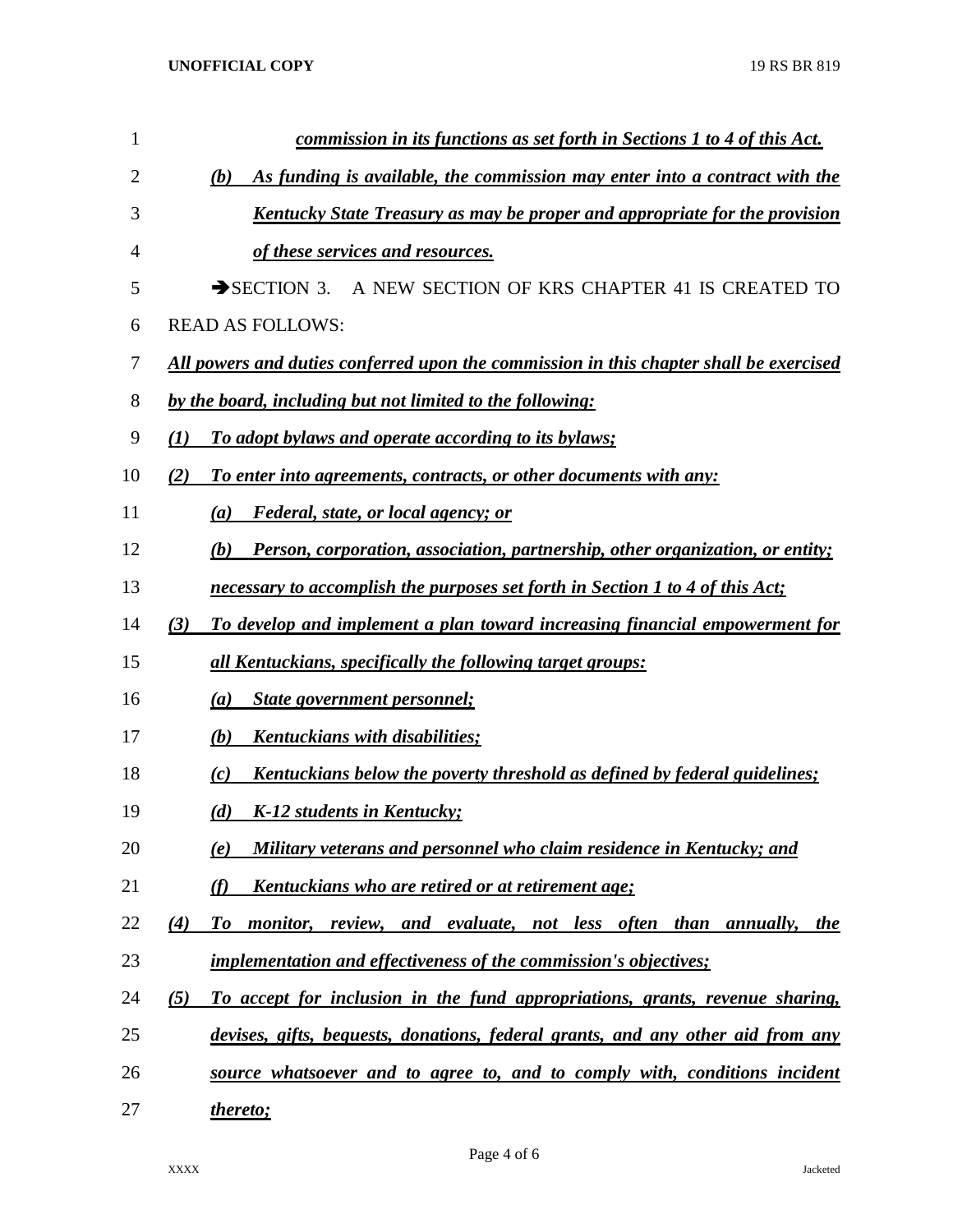## **UNOFFICIAL COPY** 19 RS BR 819

| (6) | To incorporate a nonprofit organization pursuant to KRS Chapter 273 which                  |
|-----|--------------------------------------------------------------------------------------------|
|     | qualifies as a tax-exempt organization under Section $501(c)(3)$ of the Internal           |
|     | <u>Revenue Code, for the purposes of receiving tax-deductible gifts, donations, and</u>    |
|     | <b>bequests; and</b>                                                                       |
| (7) | To employ a full-time executive director, who shall hold office at the<br>$\left(a\right)$ |
|     | pleasure of the board, and any employees necessary to fulfill the duties of                |
|     | the commission.                                                                            |
|     | <b>The executive director may be terminated by a vote of seven (7) members of</b><br>(b)   |
|     | the board.                                                                                 |
|     | The executive director shall:<br>(c)                                                       |
|     | Act under the direction of the board;                                                      |
|     | Hire necessary staff to assist in performing the duties of the<br>2.                       |
|     | <u>commission;</u>                                                                         |
|     | Carry out the policy and program directives of the commission;<br>3.                       |
|     | Be responsible for the day-to-day operations of the commission;<br>4.                      |
|     | <b>Establish</b><br><i>appropriate organizational structures and personnel</i><br>5.       |
|     | <i>policies;</i>                                                                           |
|     | <b>Prepare annual reports on the commission's activities;</b><br>6.                        |
|     | <b>Prepare budgets; and</b><br>7.                                                          |
|     | 8.<br>Perform all other duties as directed by the commission or assigned by                |
|     | <u>law.</u>                                                                                |
|     | The executive director and any employees of the commission shall not<br>(d)                |
|     | participate as members of the Kentucky Retirement Systems.                                 |
|     | A NEW SECTION OF KRS CHAPTER 41 IS CREATED TO<br>$\rightarrow$ SECTION 4.                  |
|     | <b>READ AS FOLLOWS:</b>                                                                    |
|     | <b>The Auditor of Public Accounts shall conduct an annual audit of all funds of the</b>    |
|     | commission and its affiliated entities, if any, and report annually to the Governor and    |
|     |                                                                                            |